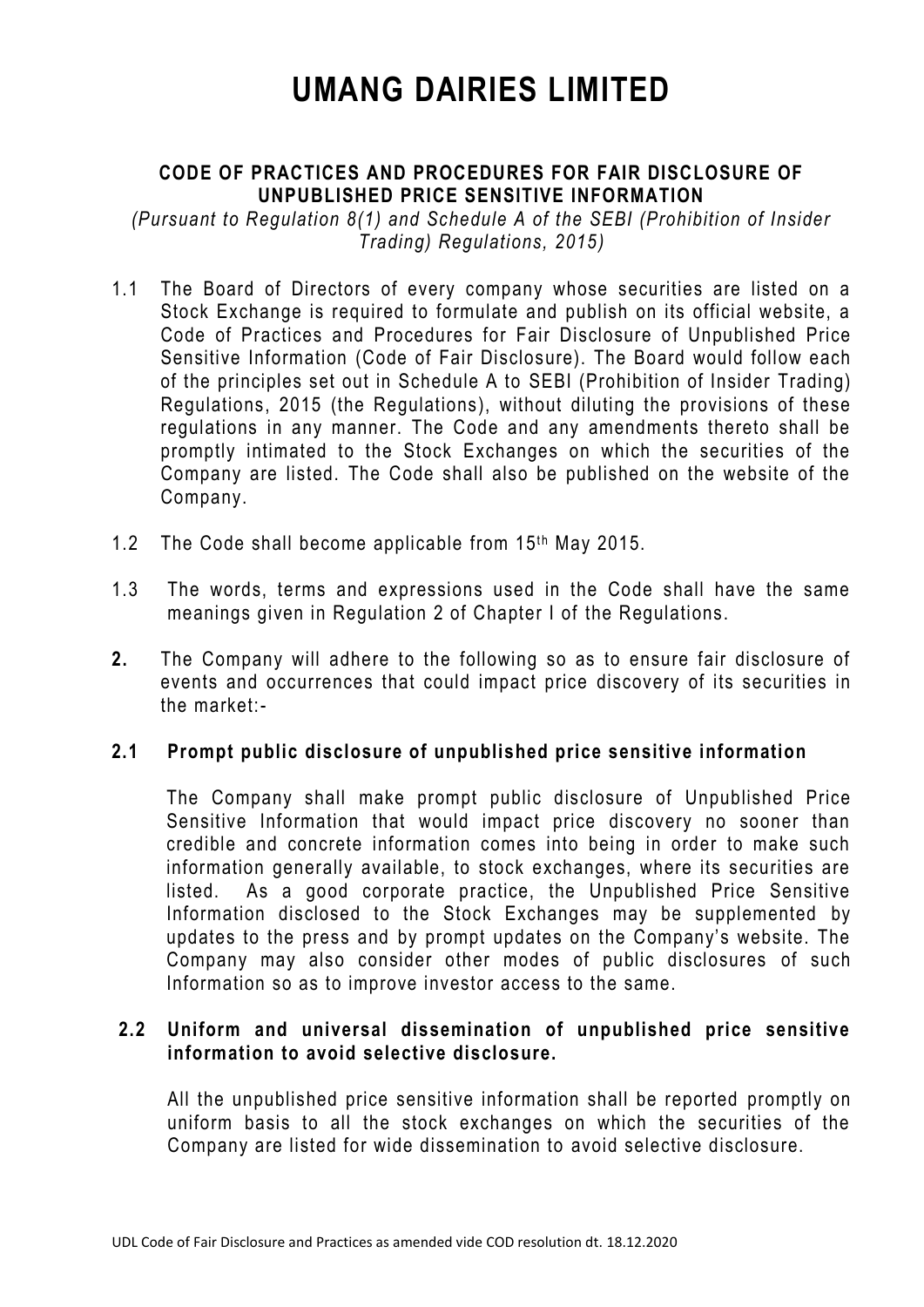- **2.3 Designation of a senior officer as a Chief Investor Relations Officer to deal with dissemination of information and disclosure of unpublished price sensitive information.**
- 2.3.1 Head of Finance/Chief Finance Officer has been designated as the Chief Investor Relations Officer (CIRO) to deal with dissemination of information and disclosure of unpublished price sensitive information. He shall be responsible to ensure timely and adequate disclosure of unpublished price sensitive information pursuant to the aforesaid Code. In the absence of the Head of Finance/Chief Finance Officer for any reason, the Compliance Officer/Company Secretary or any other Officer of the Company duly authorized by the Director or the CEO of the Company shall officiate as the CIRO to discharge the responsibilities under the said Code.
- 2.3.2 The CIRO shall report to the Director or the CEO as the case may be and shall also co-ordinate with the Compliance Officer.
- 2.3.3 The CIRO shall be responsible for ensuring that the Company complies with continuous disclosure requirements, overseeing and co -ordinating disclosure of Unpublished Price Sensitive Information to stock exchanges, analysts, shareholders and media, and educating staff on disclosure policies and procedures.
- 2.3.4 All disclosures/dissemination whatsoever of any information (save and except disclosures required to be made under any law or under this Code) on behalf of the Company shall be first shown to the CIRO for approval. Any such information shall be made public or published on behalf of the Company only if the same is approved by the CIRO. In case of doubt, the CIRO shall consult and seek approval of the Director or the CEO as the case may be before dissemination of such information.

# **2.4 Prompt dissemination of unpublished price sensitive information that gets disclosed selectively, inadvertently or otherwise to make such information generally available.**

- 2.4.1 In case any Unpublished Price Sensitive Information get disclosed selectively, inadvertently or otherwise, then such unpublished price sensitive information should be disseminated immediately to make such information generally available in accordance with the Code.
- 2.4.2 Should any dissemination of information on behalf of the Company take place without prior approval referred above, out of accidental omission, by any Employee or Director of the Company, such Employee/Director shall forthwith inform the CIRO about such disclosure irrespective of the fact whether such information is Unpublished Price Sensitive Information or not.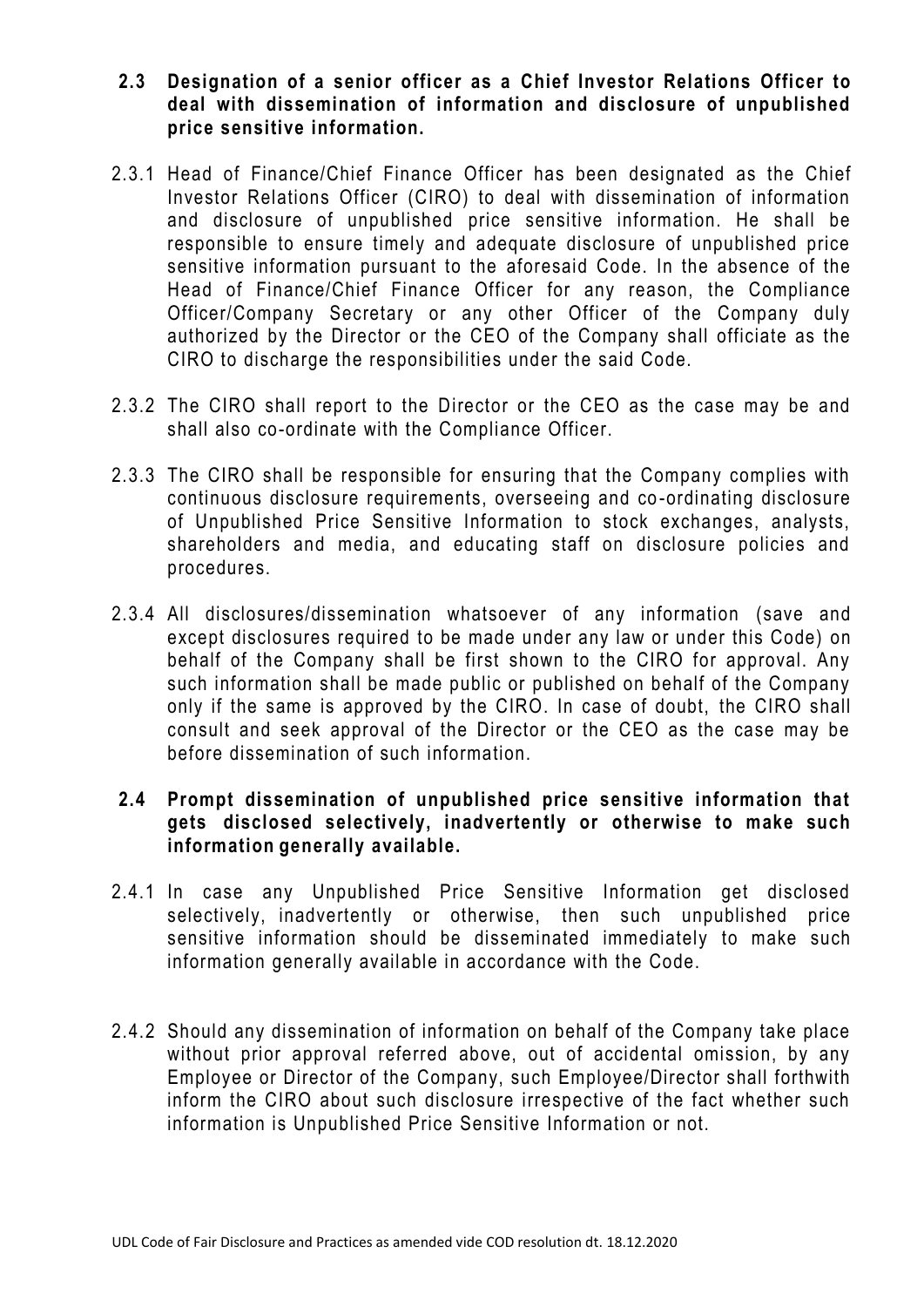#### **2.5 Appropriate and fair response to queries on news reports and requests for verification of market rumours by regulatory authorities.**

- 2.5.1 The Employees/Directors of the Company shall promptly direct any queries or requests for verification of market rumors received from stock exchange s or from the press or media or from any other source to the CIRO.
- 2.5.2 The CIRO on receipt of requests as aforesaid, shall consult, where required, the Director or the CEO as the case may be and respond to the same without any delay.
- 2.5.3 The CIRO shall be also responsible for deciding, as to the necessity of a public announcement for verifying or denying rumors and thereafter making appropriate disclosures.
- 2.5.4 All the requests/queries received shall be documented and as far as practicable, the CIRO shall request for such queries/requests in writing.

#### 2.6 **Ensuring that information shared with analysts and research personnel is not unpublished price sensitive information.**

- 2.6.1 No person, except those authorised by the CIRO, shall disclose any information relating to the Company's securities to analysts/research personnel and institutional investors. The CIRO shall be invited to meeting/ conferences organised by the Company with the analysts/institutional investors/research personnel.
- 2.6.2 All Directors, Officers and Employees of the Company should follow the guidelines given hereunder while dealing with analysts and institution al investors:
	- a. Sharing of unpublished price sensitive information:

The Directors, Officers and Employees shall provide only generally available information to the analysts/research persons/large investors like institutions. In case, non-public information is proposed to be provided, the person proposing to so provide information shall consult the CIRO in advance. The CIRO in such cases, shall ensure that the information provided to the analysts/research person/investor as above is made generally available simultaneously with such disclosure.

- b. Extreme care and caution should be taken when dealing with analysts' questions that raise issues outside the intended scope of discussion.
- c. The CIRO should tackle the unanticipated questions carefully. The unanticipated questions may be noted and a considered response be given later, if so required, in consultation with the Director or the CEO as the case may be. If the answer to any question requires dissemination of Unpublished Price Sensitive Information, the CIRO shall report the same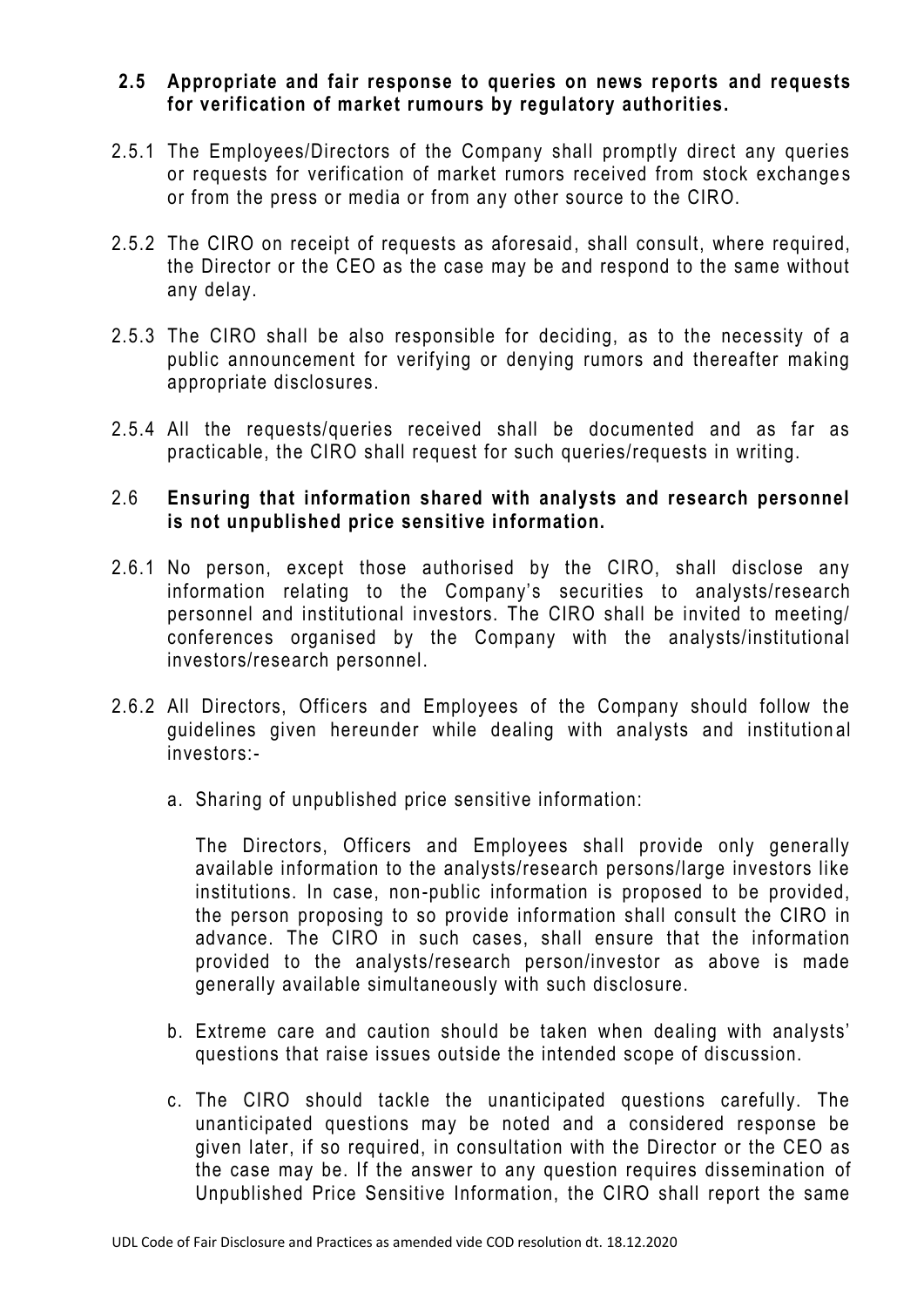to the Director/CEO and obtain necessary approval for its dissemination to the Stock Exchanges/public announcement through press or through official website of the Company. The CIRO shall, after dissemination of such Unpublished Price Sensitive Information as aforesaid, respond to such unanticipated questions.

- 2.7 **Developing best practices to make transcripts or records of proceedings of meetings with analysts and other investor relations conferences on the official website to ensure official confirmation and documentation of disclosures made.**
- 2.7.1 All the analyst, broker or Institutional Investor meetings shall be attended by the CIRO and at least one (or more) senior Employee(s) of the Company. The CIRO in order to avoid misquoting or misrepresentation shall arrange for making transcripts or recordings of the proceedings of the meetings with analysts and other investor relations conferences on the official website of the Company to ensure official confirmation and documentation of disclosure made.
- 2.7.2 Wherever the Company proposes to organize meetings with investment analysts/institutional investors, the Company shall make a press release or post relevant information on its website after every such meeting. The Company may also consider live webcasting of analysts meets.
- 2.7.3 The CIRO shall be responsible for drafting of the press release or the text of the information to be posted on the website of the Company, in consultation with the Director

# **2.8 Handling of all unpublished price sensitive information on a need -toknow basis.**

All the Unpublished Price Sensitive Information in the Company shall be handled on need to know basis. This means that such information should be disclosed only to those within/outside the Company who need to know the same in furtherance of legitimate purposes, performance of duties or discharge of legal obligations.

# **3. Digital Database of recipient of Unpublished Price Sensitive Information**

The CIRO shall be responsible for maintaining a structured digital database of such persons or entities, as the case may be, with whom Unpublished Price Sensitive Information is shared under Regulation, which shall contain the following information;

- a. Nature of Unpublished Price Sensitive Information;
- b. Name of recipient of Unpublished Price Sensitive Information;